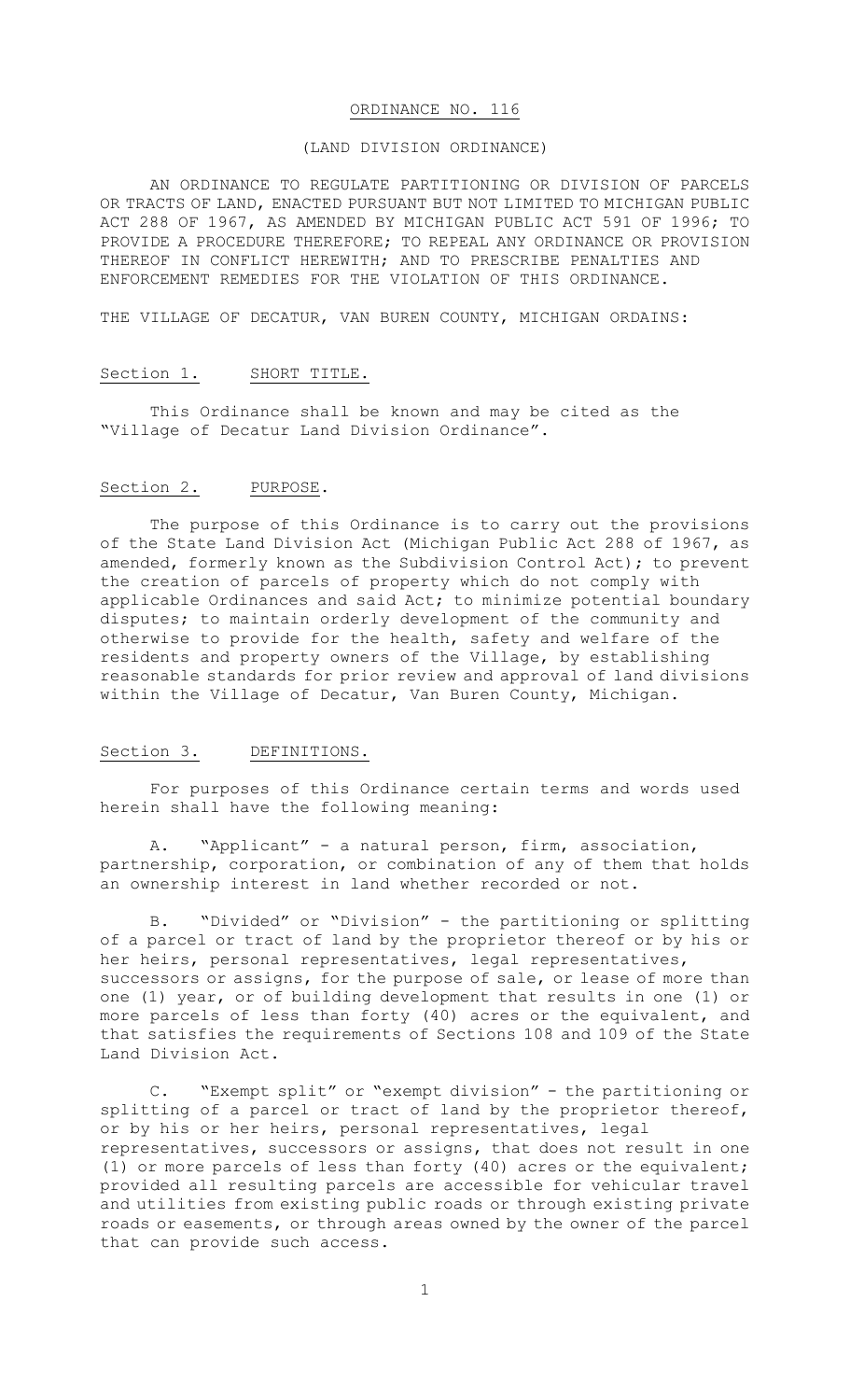D. "Forty (40) acres or the equivalent" - either forty (40) acres, a quarter-quarter section containing not less than thirty (30) acres, or a government lot containing not less than thirty (30) acres.

E. "Governing body" - the Village Council of the Village of Decatur.

#### Section 4. PRIOR APPROVAL REQUIREMENT FOR LAND DIVISIONS.

Land in the Village of Decatur shall not be divided without the prior review and approval of the municipal assessor, or other official designated by the governing body, in accordance with this Ordinance and the State Land Division Act; provided that the following shall be exempted from this requirement:

A. A parcel proposed for subdivision through a recorded plat pursuant to the State Land Division Act and in conformity with the Zoning Ordinance of the Village of Decatur, and any other applicable Ordinances.

B. A lot in a recorded plat proposed to be divided in accordance with the Village of Decatur Subdivision Control Ordinance and the State Land Division Act.

C. An exempt split as defined in this Ordinance.

## Section 5. APPLICATION FOR LAND DIVISION APPROVAL.

An applicant shall file all of the following with the official designated by the governing body to review and approve a proposed land division before making any non-exempted land division either by deed, land contract, lease for more than one (1) year, or for building development:

A. A completed application on such form as may be provided by the Village of Decatur.

B. Proof of fee ownership of the land proposed to be divided.

C. A survey map of the land proposed to be divided, prepared pursuant to the survey map requirements of Michigan Public Act 132 of 1970, as amended (MCL 54.211), by a land surveyor licensed by the State of Michigan, and showing the dimensions and legal descriptions of the existing parcel and the parcels proposed to be created by the division(s), the location of all existing structures and other land improvements, and the accessibility of the parcels for vehicular traffic and utilities from existing public roads.

In lieu of such survey map, at the applicant's option, the applicant may waive the thirty (30) day statutory requirement for apprisonce may warit the charge of the contract of the charge of the application until such survey map and legal description are filed with the municipality, and submit a tentative preliminary parcel map drawn to scale of 200 feet per inch, and including an accurate legal description of each proposed division, and showing the boundary lines, dimensions, and the accessibility of each division from existing or proposed public roads for vehicular traffic and public utilities, for preliminary review, approval, and/or denial by the locally designated official prior to a final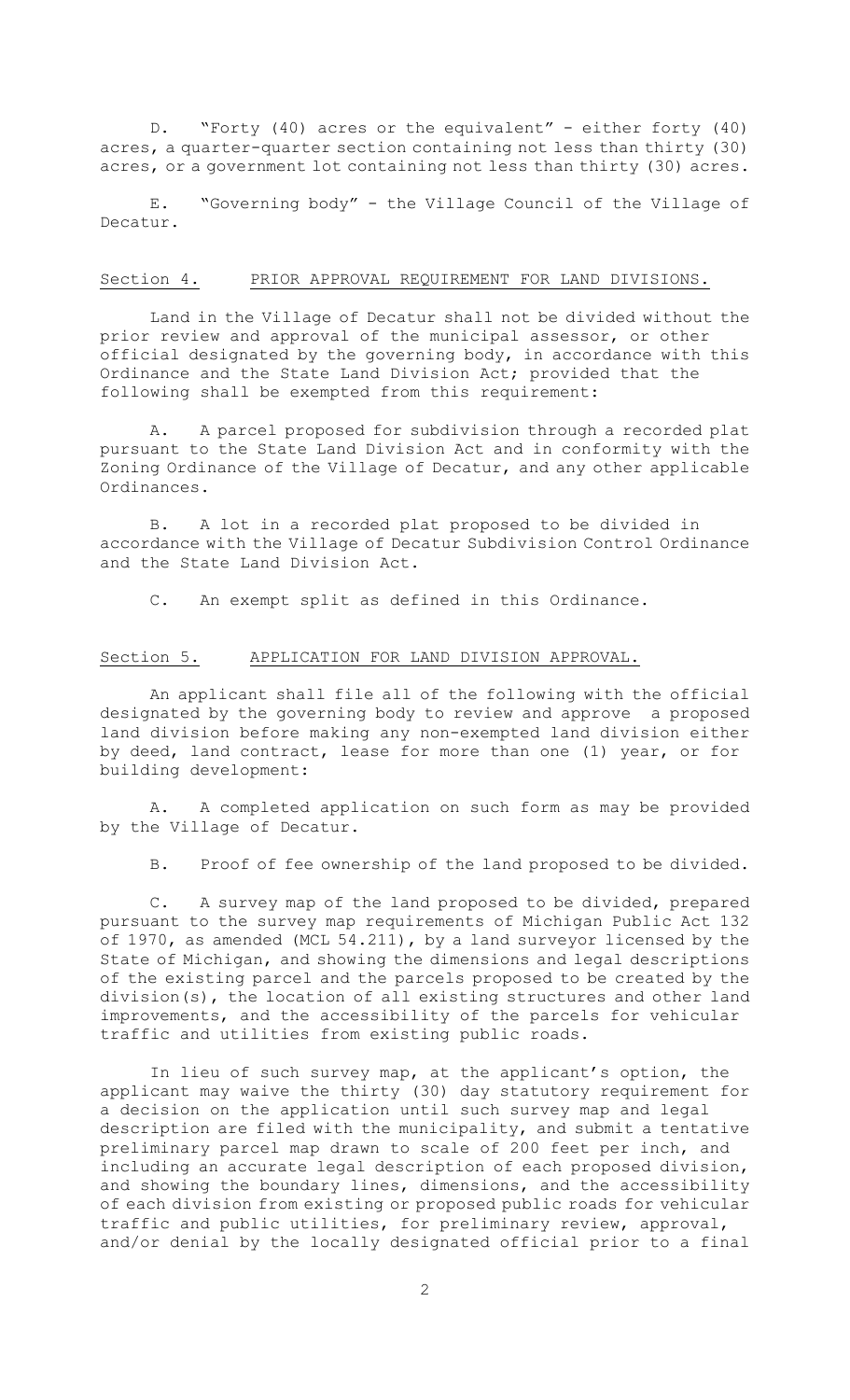application under Section 5.

The governing body of the municipality, or its designated agent delegated such authority by the governing body, may waive the survey map requirement where the foregoing tentative parcel map is deemed to contain adequate information to approve a proposed land division considering the size, simple nature of the divisions, and the undeveloped character of the territory within which the proposed divisions are located. However, an accurate legal description of all the proposed divisions shall at all times be required.

D. Proof that all standards of the State Land Division Act and this Ordinance have been met.

E. The history and specifications of any previous divisions of land of which the proposed division was a part of, sufficient to establish that the parcel to be divided was lawfully in existence as of March 31, 1997, the effective date of the State Land Division Act.

F. Proof that all due and payable taxes or installments of special assessments pertaining to the land proposed to be divided are paid in full.

G. If transfer of division rights are proposed in the land transfer, detailed information about the terms and availability of the proposed division rights to be transferred.

H. Unless a division creates a parcel which is acknowledged and declared to be "not buildable" under Section 8 of this Ordinance, all divisions shall result in "buildable" parcels containing sufficient "buildable" area outside of unbuildable wetlands, flood plains and other areas where building is prohibited therefrom, with sufficient area to comply with all applicable requirements of the Zoning Ordinance of the Village of Decatur, including but not limited to requirements for size of premises, minimum width at site of access to the premises, yard or setback provisions, minimum floor areas, off-street parking spaces, and accessibility; and shall further have sufficient area to comply with the Van Buren County, Michigan Health Department requirements for on-site sewage disposal and water well locations (where public water and sewer service is not available).

I. The fee as may from time to time be established by resolution of the governing body of the Village of Decatur for land division reviews pursuant to this Ordinance to cover the costs of review of the application and administration of this Ordinance and the State Land Division Act.

# Section 6. PROCEDURE FOR REVIEW OF APPLICATIONS FOR LAND DIVISION APPROVAL.

A. Upon receipt of a land division application package, the official designated by the governing body shall approve, approve with reasonable conditions to assure compliance with applicable Ordinances and the protection of public health, safety and general welfare, or disapprove the land division applied for within thirty (30) days after receipt of the application package conforming to this Ordinance's requirements. Said official shall promptly notify the applicant of the decision and the reasons for any denial. If the application package does not conform to the requirements of this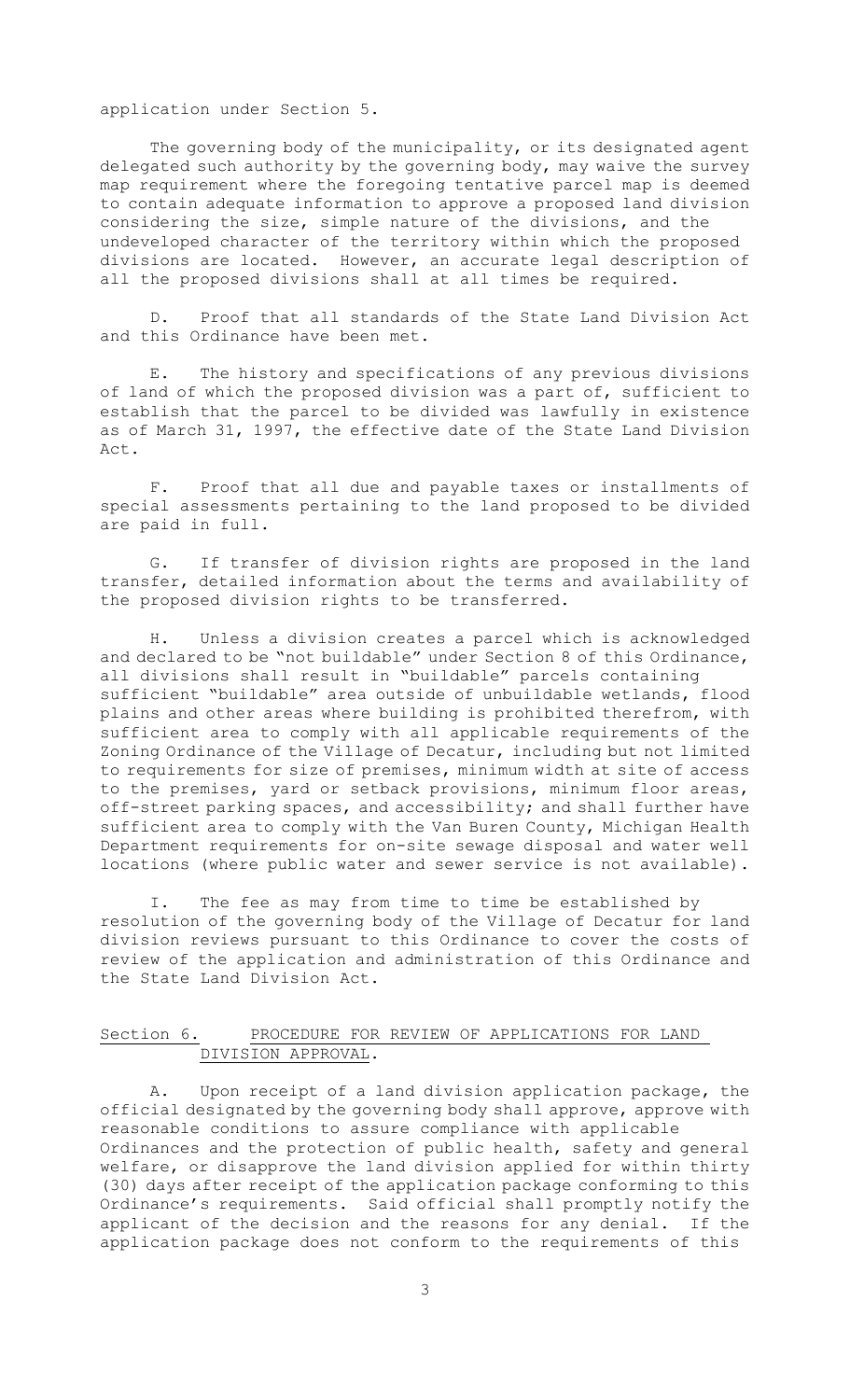Ordinance and the State Land Division Act, said designee shall return same to the applicant for completion and refilling in accordance with this Ordinance and the State Land Division Act.

B. Any person or entity aggrieved by the decision of the designee may, within thirty (30) days of said decision, appeal the decision to the governing board of the Village which shall consider and resolve such appeal by a majority vote of said board at its next regular meeting or session; provided that a twenty (20) day written notice to the applicant (and appellant where other than the applicant), has been given of the time and date of said meeting and appellate hearing.

C. A decision approving a land division is effective for one (1) year, after which it shall be considered revoked unless within such period a document is recorded with the County Register of Deeds office and filed with the designated official accomplishing the approved land division or transfer, or unless said time period is further extended by the Village Council of the Village of Decatur.

D. The Municipal Assessor or designee shall maintain an official record of all approved and accomplished land divisions or transfers.

## Section 7. STANDARDS FOR APPROVAL OF LAND DIVISIONS.

 A proposed land division shall be approved if the following criteria are met:

A. All the parcels to be created by the proposed land division(s) fully comply with the applicable requirements of the Village of Decatur Zoning Ordinance, including but not limited to requirements for size of premises, minimum width at site of access to the premises, yard or setback provisions, minimum floor areas, off-street parking spaces, and accessibility.

B. The proposed land division(s) comply with all requirements of the State Land Division Act and this Ordinance.

C. Each resulting parcel that is "buildable" (development site) and not served by public water or sewer service, must have approval from the Van Buren County, Michigan Health Department for on-site water supply and on-site sewage disposal.

D. All parcels created and remaining have existing adequate accessibility or an area available therefor, to a public road and for public utilities, emergency and other vehicles, of not less than the requirements of the Zoning Ordinance of the Village of Decatur, and if same is not accessible to a Village public road as said parcel adjoins State Highway M-51, same shall have a driveway permit issued by the State Transportation Department.

E. For any parcel created of ten (10) acres or less, the depth of same shall not be more than four (4) times its width, exclusive of access roads, easements, or non-buildable parcels created under Section 8 of this Ordinance. Said ratio does not apply to parcels added to contiguous parcels that result in all involved parcels complying with said ratio.

The permissible depth of a parcel created by a land division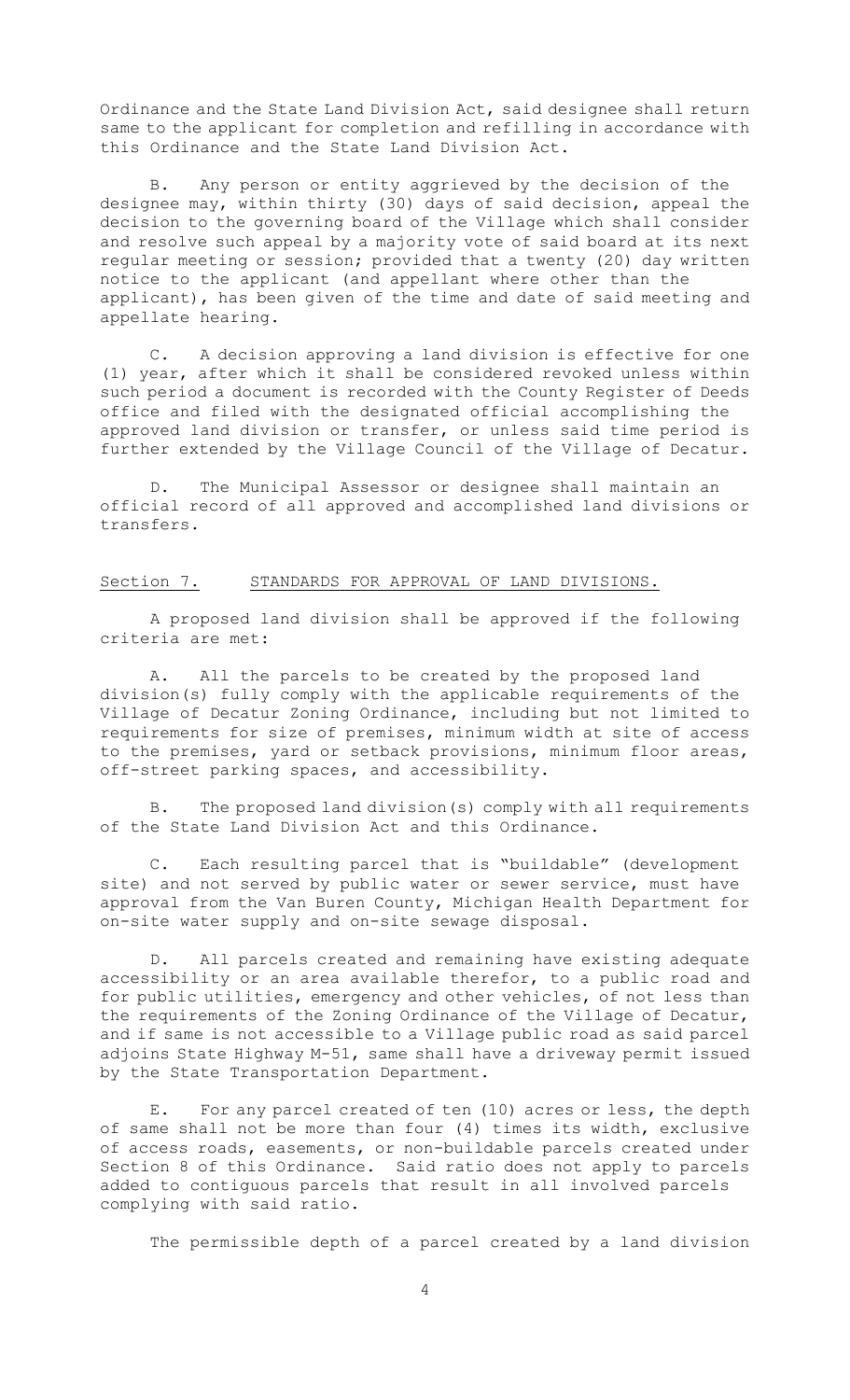shall be measured within the boundaries of each parcel from the abutting road or right of way to the most remote boundary line point of the parcel from the point of commencement of the measurement.

The permissible minimum width shall be as defined in the Zoning Ordinance of the Village of Decatur.

The Village Council may allow a greater depth to width ratio than four (4) to one (1) in the event there are exceptional topographic or physical conditions with respect to the parcel to be divided; and said division is compatible with the surrounding lands; and same would not be detrimental or injurious to the use or development of adjacent properties.

### Section 8. ALLOWANCE FOR APPROVAL OF OTHER LAND DIVISIONS

Notwithstanding disqualification from approval pursuant to this Ordinance, a proposed land division which does not fully comply with the applicable lot, yard, accessibility and area requirements of the Zoning Ordinance of the Village of Decatur this Ordinance may be approved in any of the following circumstances:

 A. Where the applicant executes and records an affidavit or deed restriction with the County Register of Deeds, in a form acceptable to the municipality, designating the parcel as "not buildable". Any such parcel shall also be designated as "not buildable" in the municipal records, and shall not thereafter be the subject of a request to the Village of Decatur Zoning Board of Appeals for variance relief from the applicable lot and/or area requirements, and shall not be developed with any building or above ground structure exceeding four (4) feet in height.

 B. Where, in circumstances not covered by paragraph A above, the Village of Decatur Zoning Board of Appeals has, previous to this Ordinance, granted a variance from the lot, yard, ratio, frontage and/or area requirements with which the parcel failed to comply.

C. Where the proposed land division involves only the minor adjustment of a common boundary line or involves a conveyance between adjoining properties which does not result in either parcel violating this Ordinance, the Zoning Ordinance of the Village of Decatur, or the State Land Division Act.

# Section 9. CONSEQUENCES OF NONCOMPLIANCE WITH LAND DIVISION APPROVAL REQUIREMENTS.

Any parcel created in noncompliance with this Ordinance shall not be eligible for any building permits, or zoning approvals including Special Exception Land Use approval or site plan approval, and shall not be recognized as a separate parcel on the tax assessment roll of said Village. In addition, violation of this Ordinance shall subject the violator to the penalties and enforcement actions set forth in Section 10 of this Ordinance, and as may otherwise be provided by law.

### Section 10. PENALTIES AND ENFORCEMENT.

Any person, firm, association, partnership, or corporation who